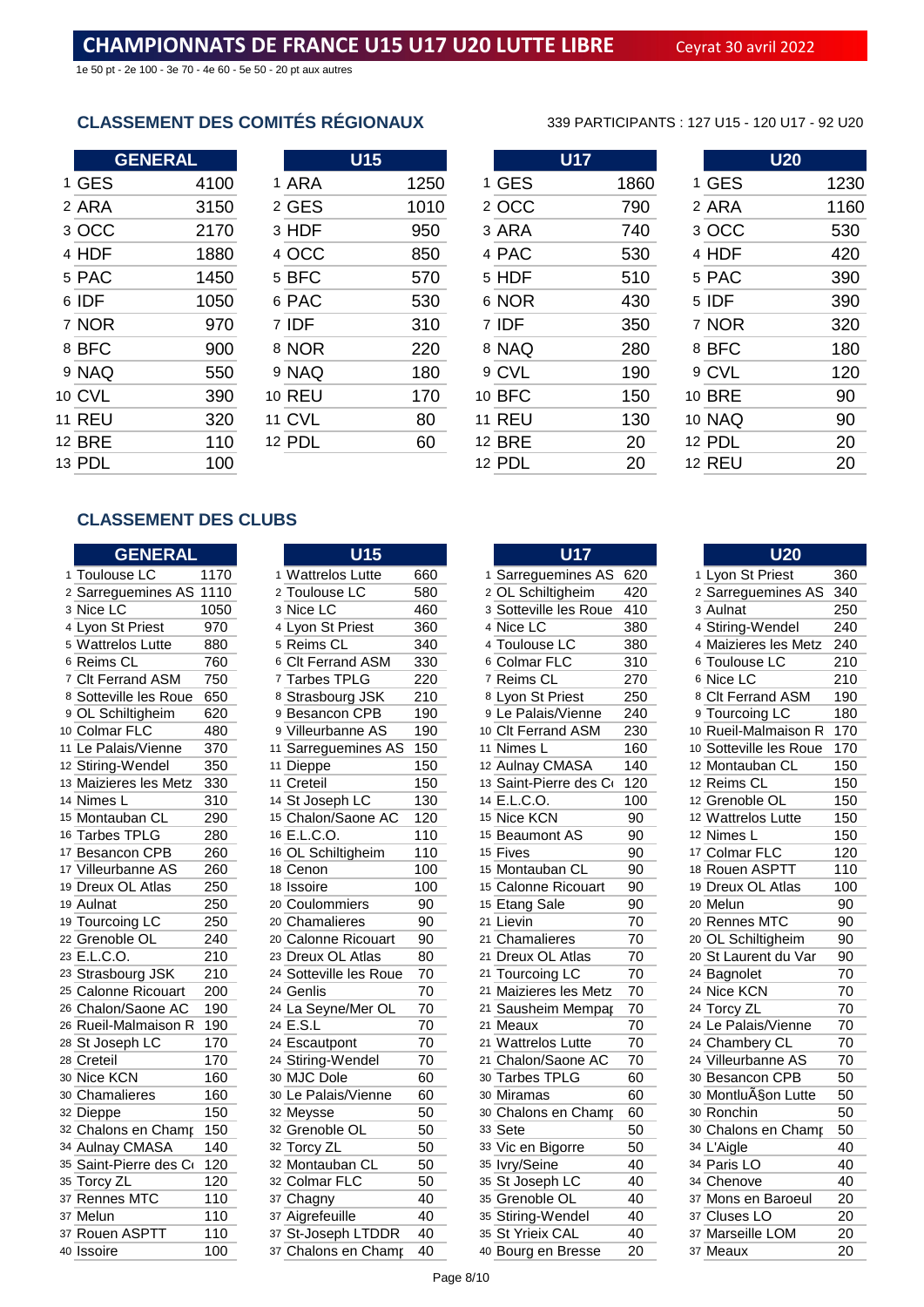## **CLASSEMENT DES CLUBS**

| <b>GENERAL</b>       |     | <b>U15</b>            |    | <b>U17</b>           |    | <b>U20</b>           |    |
|----------------------|-----|-----------------------|----|----------------------|----|----------------------|----|
| 40 Cenon             | 100 | 37 Cluses LO          | 40 | 40 Rennes MTC        | 20 | 37 Vallet            | 20 |
| 42 Meaux             | 90  | 42 Auxonne            | 20 | 40 Talant            | 20 | 37 Toulouges J.E.C.T | 20 |
| 42 Coulommiers       | 90  | 42 Epinal             | 20 | 40 Besancon CPB      | 20 | 37 Entre Deux        | 20 |
| 42 Escautpont        | 90  | 42 St Yrieix CAL      | 20 | 40 Meulan            | 20 | 37 St Yrieix CAL     | 20 |
| 42 Fives             | 90  | 42 Nantes M           | 20 | 40 Creteil           | 20 | 37 Orleans la Source | 20 |
| 42 Etang Sale        | 90  | 42 Chenove            | 20 | 40 Chenove           | 20 | 37 Champforgeuil     | 20 |
| 42 Beaumont AS       | 90  | 42 Villefranche       | 20 | 40 Cluses LO         | 20 | 37 Calonne Ricouart  | 20 |
| 42 St Laurent du Var | 90  | 42 Maizieres les Metz | 20 | 40 Rueil-Malmaison R | 20 |                      |    |
| 49 Chenove           | 80  | 42 Montreal la Cluse  | 20 | 40 Paris LO          | 20 |                      |    |
| 49 Cluses LO         | 80  | 42 Molinghem          | 20 | 40 Melun             | 20 |                      |    |
| 49 St Yrieix CAL     | 80  |                       |    | 40 Meysse            | 20 |                      |    |
| 52 Bagnolet          | 70  |                       |    | 40 L'Aigle           | 20 |                      |    |
| 52 Chambery CL       | 70  |                       |    | 40 Chagny            | 20 |                      |    |
| 52 Genlis            | 70  |                       |    | 40 Aigrefeuille      | 20 |                      |    |
| 52 E.S.L             | 70  |                       |    | 40 Escautpont        | 20 |                      |    |
| 52 La Seyne/Mer OL   | 70  |                       |    |                      |    |                      |    |
| 52 Lievin            | 70  |                       |    |                      |    |                      |    |
| 52 Sausheim Mempar   | 70  |                       |    |                      |    |                      |    |
| 52 Meysse            | 70  |                       |    |                      |    |                      |    |
| 60 Miramas           | 60  |                       |    |                      |    |                      |    |
| 60 Paris LO          | 60  |                       |    |                      |    |                      |    |
| 60 L'Aigle           | 60  |                       |    |                      |    |                      |    |
| 60 MJC Dole          | 60  |                       |    |                      |    |                      |    |
| 60 Aigrefeuille      | 60  |                       |    |                      |    |                      |    |
| 60 Chagny            | 60  |                       |    |                      |    |                      |    |
| 66 Sete              | 50  |                       |    |                      |    |                      |    |
| 66 Vic en Bigorre    | 50  |                       |    |                      |    |                      |    |
| 66 Montlu§on Lutte   | 50  |                       |    |                      |    |                      |    |
| 66 Ronchin           | 50  |                       |    |                      |    |                      |    |
| 70 St-Joseph LTDDR   | 40  |                       |    |                      |    |                      |    |
| 70 lvry/Seine        | 40  |                       |    |                      |    |                      |    |
| 72 Molinghem         | 20  |                       |    |                      |    |                      |    |
| 72 Entre Deux        | 20  |                       |    |                      |    |                      |    |
| 72 Montreal la Cluse | 20  |                       |    |                      |    |                      |    |
| 72 Villefranche      | 20  |                       |    |                      |    |                      |    |
| 72 Talant            | 20  |                       |    |                      |    |                      |    |
| 72 Bourg en Bresse   | 20  |                       |    |                      |    |                      |    |
| 72 Meulan            | 20  |                       |    |                      |    |                      |    |
| 72 Epinal            | 20  |                       |    |                      |    |                      |    |
| 72 Vallet            | 20  |                       |    |                      |    |                      |    |
| 72 Auxonne           | 20  |                       |    |                      |    |                      |    |
| 72 Mons en Baroeul   | 20  |                       |    |                      |    |                      |    |
| 72 Marseille LOM     | 20  |                       |    |                      |    |                      |    |
| 72 Toulouges J.E.C.T | 20  |                       |    |                      |    |                      |    |
| 72 Champforgeuil     | 20  |                       |    |                      |    |                      |    |
| 72 Orleans la Source | 20  |                       |    |                      |    |                      |    |
| 72 Nantes M          | 20  |                       |    |                      |    |                      |    |

| U15                  |    |  |
|----------------------|----|--|
| 7 Cluses LO          | 40 |  |
| 2 Auxonne            | 20 |  |
| 2 Epinal             | 20 |  |
| 2 St Yrieix CAL      | 20 |  |
| 2 Nantes M           | 20 |  |
| 2 Chenove            | 20 |  |
| 2 Villefranche       | 20 |  |
| 2 Maizieres les Metz | 20 |  |
| 2 Montreal la Cluse  | 20 |  |
| 2 Molinghem          | 20 |  |

| <b>GENERAL</b> |     | U15                   |    | <b>U17</b>           |    | <b>U20</b>        |
|----------------|-----|-----------------------|----|----------------------|----|-------------------|
|                | 100 | 37 Cluses LO          | 40 | 40 Rennes MTC        | 20 | 37 Vallet         |
|                | 90  | 42 Auxonne            | 20 | 40 Talant            | 20 | 37 Toulouges J.E. |
| mmiers         | 90  | 42 Epinal             | 20 | 40 Besancon CPB      | 20 | 37 Entre Deux     |
| tpont          | 90  | 42 St Yrieix CAL      | 20 | 40 Meulan            | 20 | 37 St Yrieix CAL  |
|                | 90  | 42 Nantes M           | 20 | 40 Creteil           | 20 | 37 Orleans la Sou |
| Sale           | 90  | 42 Chenove            | 20 | 40 Chenove           | 20 | 37 Champforgeuil  |
| nont AS        | 90  | 42 Villefranche       | 20 | 40 Cluses LO         | 20 | 37 Calonne Ricou  |
| ırent du Var   | 90  | 42 Maizieres les Metz | 20 | 40 Rueil-Malmaison R | 20 |                   |
| жe             | 80  | 42 Montreal la Cluse  | 20 | 40 Paris LO          | 20 |                   |
| s LO           | 80  | 42 Molinghem          | 20 | 40 Melun             | 20 |                   |
| eix CAL        | 80  |                       |    | 40 Meysse            | 20 |                   |
| اet            | 70  |                       |    | 40 L'Aigle           | 20 |                   |
| berv CL        | 70  |                       |    | 40 Chagny            | 20 |                   |
|                | 70  |                       |    | 40 Aigrefeuille      | 20 |                   |
|                | 70  |                       |    | 40 Escautpont        | 20 |                   |

| <b>U20</b>           |    |
|----------------------|----|
| 37 Vallet            | 20 |
| 37 Toulouges J.E.C.T | 20 |
| 37 Entre Deux        | 20 |
| 37 St Yrieix CAL     | 20 |
| 37 Orleans la Source | 20 |
| 37 Champforgeuil     | 20 |
| 37 Calonne Ricouart  | 20 |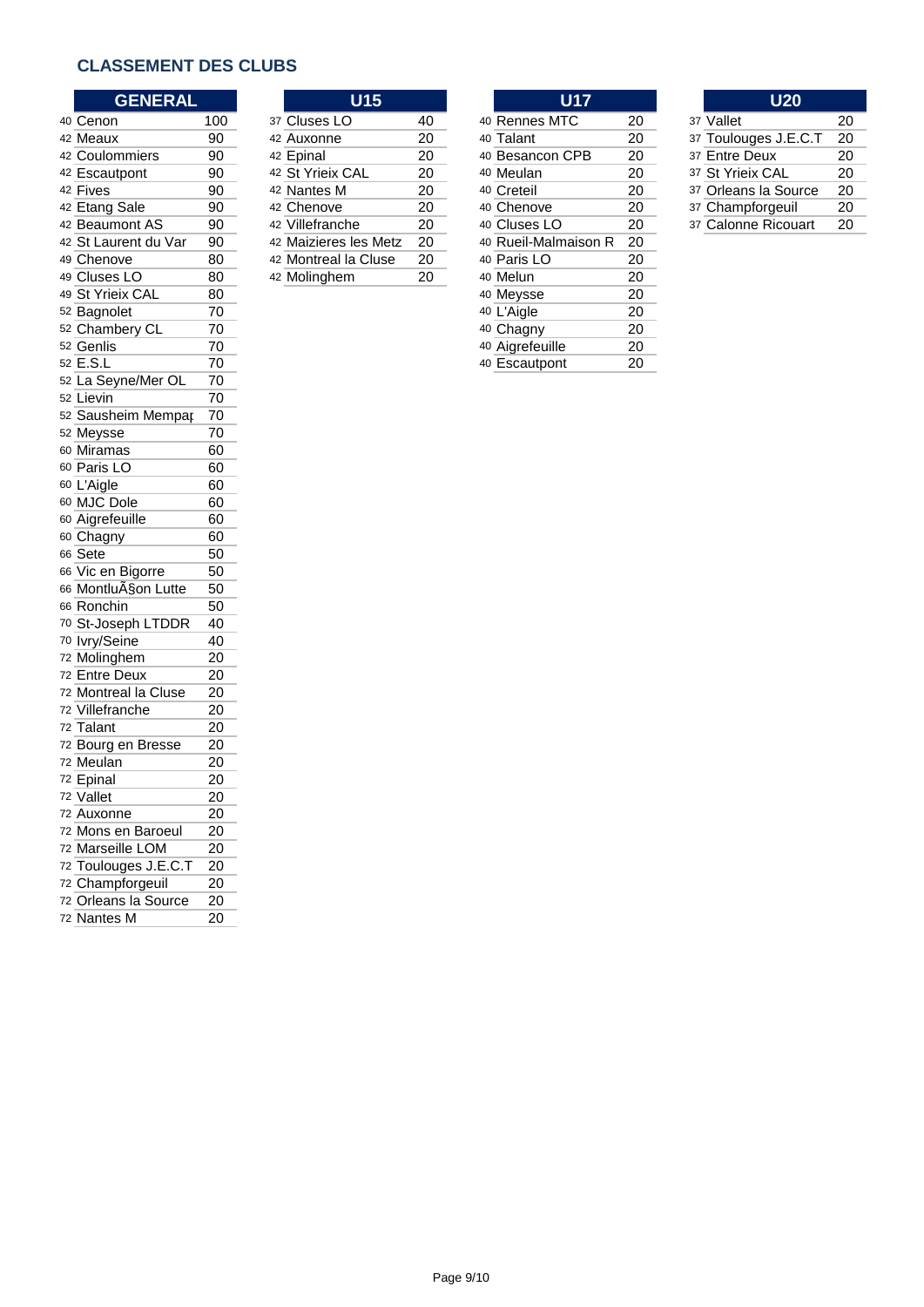| Style        | Age               | Poids        | <b>CLT</b>     | <b>NOM Prénom</b>                         | <b>Club</b>              | <b>CR</b>  | Pt Rank |
|--------------|-------------------|--------------|----------------|-------------------------------------------|--------------------------|------------|---------|
| <b>LIBRE</b> | U15               | 38 KG        | 1e             | <b>ABUKHADZHIEV Rinat</b>                 | Nice LC                  | <b>PAC</b> | 150     |
| <b>LIBRE</b> | U15               | 38 KG        | 2e             | <b>EZZAKRAOUI Mohamed Amine Reims CL</b>  |                          | <b>GES</b> | 100     |
| <b>LIBRE</b> | U15               | 38 KG        | 3e             | <b>MAMKHEGOV Aydamir</b>                  | <b>Wattrelos Lutte</b>   | <b>HDF</b> | 70      |
| <b>LIBRE</b> | U15               | 38 KG        | 4e             | <b>TUKAEV Asadoullakh</b>                 | <b>CIt Ferrand ASM</b>   | <b>ARA</b> | 60      |
| <b>LIBRE</b> | U15               | 38 KG        | 5e             | <b>IRSHAHOV Bilal</b>                     | <b>Toulouse LC</b>       | <b>OCC</b> | 50      |
| <b>LIBRE</b> | U15               | 38 KG        | 5e             | <b>CHEHADE Firass</b>                     | <b>Toulouse LC</b>       | OCC        | 50      |
| <b>LIBRE</b> | U15               | <b>41 KG</b> | 1e             | <b>BITMURZAEV Bayssangour</b>             | Nice LC                  | <b>PAC</b> | 150     |
| <b>LIBRE</b> | U15               | <b>41 KG</b> | 2e             | <b>VARAEV Magomed</b>                     | <b>Reims CL</b>          | <b>GES</b> | 100     |
| <b>LIBRE</b> | U15               | <b>41 KG</b> | 3 <sub>e</sub> | <b>SADIRKHANOV Abdoula</b>                | Strasbourg JSK           | <b>GES</b> | 70      |
| <b>LIBRE</b> | U15               | <b>41 KG</b> | 3e             | <b>TOMOV Abdul-Malik</b>                  | <b>Toulouse LC</b>       | <b>OCC</b> | 70      |
| <b>LIBRE</b> | U15               | <b>41 KG</b> | 5e             | <b>DJEFFAL Anes</b>                       | Lyon St Priest           | <b>ARA</b> | 50      |
| <b>LIBRE</b> | $\overline{U}$ 15 | <b>41 KG</b> | 5e             | <b>JACOB Mael</b>                         | <b>Calonne Ricouart</b>  | <b>HDF</b> | 50      |
| <b>LIBRE</b> | U15               | <b>41 KG</b> | 7e             | <b>ELBERDOV Rakhman</b>                   | <b>Toulouse LC</b>       | <b>OCC</b> | 20      |
| <b>LIBRE</b> | U15               | <b>41 KG</b> | 7e             | <b>MASSAEV Magomed</b>                    | Nice LC                  | <b>PAC</b> | 20      |
| <b>LIBRE</b> | U15               | <b>41 KG</b> | 9e             | <b>CLAEYMAN-BEAULIEUX Adriel E.L.C.O.</b> |                          | <b>HDF</b> | 20      |
| <b>LIBRE</b> | U15               | <b>41 KG</b> | 9e             | <b>KHASAKHANOV Ansar</b>                  | <b>Besancon CPB</b>      | <b>BFC</b> | 20      |
| <b>LIBRE</b> | U15               | <b>44 KG</b> | 1e             | <b>MADIYEV Bilal</b>                      | <b>Tarbes TPLG</b>       | OCC        | 150     |
| <b>LIBRE</b> | U15               | <b>44 KG</b> | 2e             | <b>KHUTSAEV Islam</b>                     | Strasbourg JSK           | <b>GES</b> | 100     |
| <b>LIBRE</b> | U15               | <b>44 KG</b> | 3e             | <b>CANDELIER Nolann</b>                   | E.L.C.O.                 | <b>HDF</b> | 70      |
| <b>LIBRE</b> | U15               | <b>44 KG</b> | 3e             | <b>CHERKESOV Yussoup</b>                  | OL Schiltigheim          | <b>GES</b> | 70      |
| <b>LIBRE</b> | U15               | <b>44 KG</b> | 5e             | <b>HOARAU Quentin</b>                     | St Joseph LC             | <b>REU</b> | 50      |
| <b>LIBRE</b> | U15               | <b>44 KG</b> | 5e             | <b>BARALLA Fabio</b>                      | <b>Torcy ZL</b>          | <b>BFC</b> | 50      |
| <b>LIBRE</b> | U15               | <b>44 KG</b> | 7e             | <b>MATEVOSIAN Gor</b>                     | Nice LC                  | <b>PAC</b> | 20      |
| <b>LIBRE</b> | U15               | 44 KG        | 7e             | <b>MEDJEBER Islem</b>                     | Creteil                  | <b>IDF</b> | 20      |
| <b>LIBRE</b> | U15               | 44 KG        | 9e             | <b>GODARD Maxence</b>                     | Chagny                   | <b>BFC</b> | 20      |
| <b>LIBRE</b> | U15               | <b>44 KG</b> | 9e             | <b>MEBASTI Elyes</b>                      | Creteil                  | <b>IDF</b> | 20      |
| <b>LIBRE</b> | U15               | <b>44 KG</b> | 9e             | <b>HENNION Arthur</b>                     | <b>Calonne Ricouart</b>  | <b>HDF</b> | 20      |
| <b>LIBRE</b> | U15               | <b>44 KG</b> | 9e             | <b>FERREIRA DA SILVA Lucas</b>            | <b>Montreal la Cluse</b> | <b>ARA</b> | 20      |
| <b>LIBRE</b> | U15               | <b>44 KG</b> | 13e            | <b>PEROLES-PENAUD Arthur</b>              | Le Palais/Vienne         | <b>NAQ</b> | 20      |
| <b>LIBRE</b> | <b>U15</b>        | <b>48 KG</b> | 1e             | <b>KAKHRIEV Alikhan</b>                   | <b>Wattrelos Lutte</b>   | <b>HDF</b> | 150     |
| <b>LIBRE</b> | U15               | <b>48 KG</b> | 2e             | <b>ADSUAR Jean</b>                        | Nice LC                  | <b>PAC</b> | 100     |
| <b>LIBRE</b> | U15               | <b>48 KG</b> | 3e             | <b>NAKAEV Sayfullah</b>                   | Sotteville les Rouen     | <b>NOR</b> | 70      |
| <b>LIBRE</b> | U15               | <b>48 KG</b> | 3e             | <b>PISSOCHER Nolan</b>                    | Chamalieres              | <b>ARA</b> | 70      |
| <b>LIBRE</b> | U15               | <b>48 KG</b> | 5e             | <b>GUADIEV Ardan</b>                      | <b>Toulouse LC</b>       | <b>OCC</b> | 50      |
| <b>LIBRE</b> | U15               | <b>48 KG</b> | 5e             | <b>ASABAYEV Akhmed</b>                    | Grenoble OL              | <b>ARA</b> | 50      |
| <b>LIBRE</b> | U15               | <b>48 KG</b> | 7e             | <b>MAANFOU Tanym</b>                      | St Joseph LC             | <b>REU</b> | 20      |
| <b>LIBRE</b> | U15               | <b>48 KG</b> | 7e             | <b>REBOURG Thomas</b>                     | Genlis                   | <b>BFC</b> | 20      |
| <b>LIBRE</b> | U15               | <b>48 KG</b> | 9e             | <b>ZENASNI Oussama</b>                    | <b>Toulouse LC</b>       | <b>OCC</b> | 20      |
| <b>LIBRE</b> | U15               | <b>48 KG</b> | 9e             | <b>BENMOHRA Ryad</b>                      | <b>Toulouse LC</b>       | <b>OCC</b> | 20      |
| <b>LIBRE</b> | U15               | <b>48 KG</b> | 9e             | <b>SOULEYMANOV Gadjibek</b>               | Villefranche             | <b>ARA</b> | 20      |
| <b>LIBRE</b> | U15               | <b>48 KG</b> | 9e             | <b>FONTAINE Noah</b>                      | St-Joseph LTDDR          | <b>REU</b> | 20      |
| <b>LIBRE</b> | U15               | <b>48 KG</b> | 13e            | <b>ALIYEV Ismayil</b>                     | Le Palais/Vienne         | <b>NAQ</b> | 20      |
| <b>LIBRE</b> | U15               | <b>52 KG</b> | 1e             | <b>EDDOUH Kyliane</b>                     | Sarreguemines AS         | <b>GES</b> | 150     |
| <b>LIBRE</b> | U15               | <b>52 KG</b> | 2e             | <b>SAIPOV Saifullah</b>                   | <b>Wattrelos Lutte</b>   | <b>HDF</b> | 100     |
| <b>LIBRE</b> | U15               | <b>52 KG</b> | 3e             | <b>CHUPALAEV Movsar</b>                   | <b>Wattrelos Lutte</b>   | <b>HDF</b> | 70      |
| <b>LIBRE</b> | U15               | 52 KG        | 3e             | <b>DJEFFAL Saadi</b>                      | Lyon St Priest           | <b>ARA</b> | 70      |
| <b>LIBRE</b> | U15               | <b>52 KG</b> |                | <b>SATOUYEV Tourpal-Al</b>                | Disqualifié rasbourg JSK | <b>GES</b> |         |
| <b>LIBRE</b> | U15               | 52 KG        | 5e             | <b>DAOUDOV Deni</b>                       | Montauban CL             | OCC        | 50      |
| <b>LIBRE</b> | U15               | <b>52 KG</b> | 7e             | <b>BRIKI Shain</b>                        | Creteil                  | <b>IDF</b> | 20      |
| <b>LIBRE</b> | U15               | 52 KG        | 7e             | <b>AUVILLE Axel</b>                       | <b>St Yrieix CAL</b>     | <b>NAQ</b> | 20      |
| <b>LIBRE</b> | U15               | 52 KG        | 9e             | <b>DJAFEL Ahmed</b>                       | Toulouse LC              | OCC        | 20      |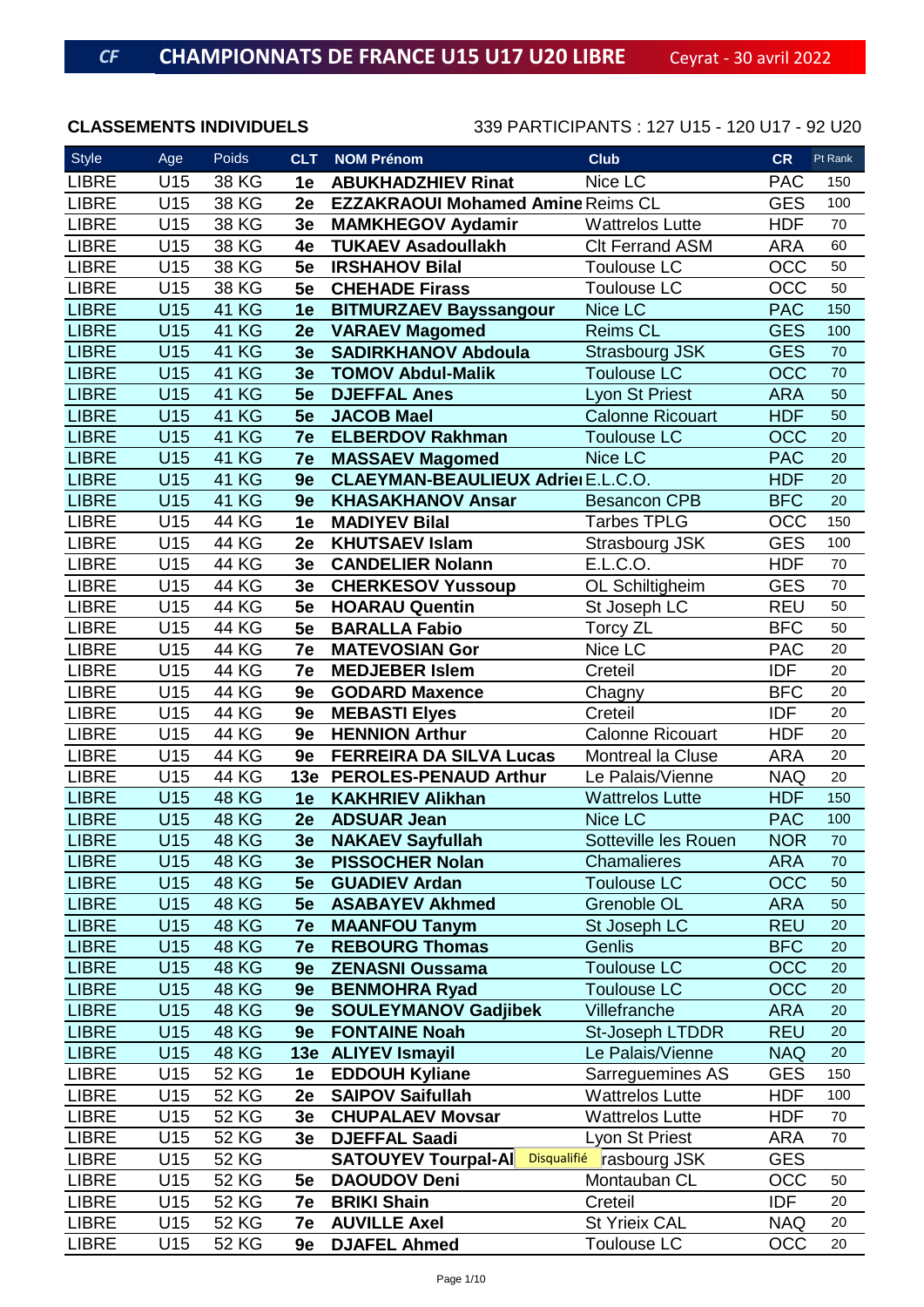| <b>Style</b> | Age               | Poids        | <b>CLT</b> | <b>NOM Prénom</b>            | <b>Club</b>              | <b>CR</b>  | Pt Rank |
|--------------|-------------------|--------------|------------|------------------------------|--------------------------|------------|---------|
| <b>LIBRE</b> | U15               | <b>52 KG</b> | 9e         | <b>KHALOUKHOEV Ahmed</b>     | <b>Wattrelos Lutte</b>   | <b>HDF</b> | 20      |
| <b>LIBRE</b> | U15               | <b>52 KG</b> | 9e         | <b>NKUNGA Azaria</b>         | Lyon St Priest           | <b>ARA</b> | 20      |
| <b>LIBRE</b> | U15               | <b>52 KG</b> | 9e         | <b>MARGARYAN Aram</b>        | Villeurbanne AS          | <b>ARA</b> | 20      |
| <b>LIBRE</b> | U15               | <b>52 KG</b> | 13e        | <b>BRIE Etan</b>             | Chalons en Champagne GES |            | 20      |
| <b>LIBRE</b> | U15               | <b>52 KG</b> |            | 13e ANTOY Rayane             | OL Schiltigheim          | <b>GES</b> | 20      |
| <b>LIBRE</b> | U15               | <b>52 KG</b> | 13e        | <b>BECCART Lucas</b>         | Molinghem                | <b>HDF</b> | 20      |
| <b>LIBRE</b> | U15               | <b>52 KG</b> | 13e        | <b>NATIVEL Yann</b>          | St-Joseph LTDDR          | <b>REU</b> | 20      |
| <b>LIBRE</b> | U15               | <b>52 KG</b> |            | 17e MAGOMEDOV Sapiyoula      | Reims CL                 | <b>GES</b> | 20      |
| <b>LIBRE</b> | U15               | <b>52 KG</b> |            | 17e DOSKOUEV Akhmed          | <b>Besancon CPB</b>      | <b>BFC</b> | 20      |
| <b>LIBRE</b> | U15               | <b>52 KG</b> | 17e        | <b>HAURAIX Juanito</b>       | Aigrefeuille             | <b>PDL</b> | 20      |
| <b>LIBRE</b> | U15               | <b>52 KG</b> | 17e        | <b>BLIN Riian</b>            | Aigrefeuille             | <b>PDL</b> | 20      |
| <b>LIBRE</b> | U15               | <b>52 KG</b> | 17e        | <b>HABBAZ Hichem</b>         | Dreux OL Atlas           | <b>CVL</b> | 20      |
| <b>LIBRE</b> | U15               | <b>52 KG</b> |            | 17e DALLEAU Luc              | St Joseph LC             | <b>REU</b> | 20      |
| <b>LIBRE</b> | U15               | <b>52 KG</b> | 17e        | <b>OUMAROV Mouhamed</b>      | <b>MJC Dole</b>          | <b>BFC</b> | 20      |
| <b>LIBRE</b> | U15               | <b>52 KG</b> | 17e        | <b>MAGOMEDOV Nurutdin</b>    | Nantes M                 | <b>PDL</b> | 20      |
| <b>LIBRE</b> | U15               | <b>57 KG</b> | 1e         | <b>MARKOCIAN Aram</b>        | <b>Villeurbanne AS</b>   | <b>ARA</b> | 150     |
| <b>LIBRE</b> | U15               | <b>57 KG</b> | 2e         | <b>CHAMANOV Alimkhan</b>     | <b>Clt Ferrand ASM</b>   | <b>ARA</b> | 100     |
| <b>LIBRE</b> | U15               | <b>57 KG</b> | 3e         | <b>ISSAEV Abdoullah</b>      | <b>CIt Ferrand ASM</b>   | <b>ARA</b> | 70      |
| <b>LIBRE</b> | U15               | <b>57 KG</b> | 3e         | <b>EL MARBOUH Zouhair</b>    | Stiring-Wendel           | <b>GES</b> | 70      |
| <b>LIBRE</b> | U15               | <b>57 KG</b> | 5e         | <b>ABDULKADYROV Mairbek</b>  | <b>Toulouse LC</b>       | <b>OCC</b> | 50      |
| <b>LIBRE</b> | U15               | <b>57 KG</b> | 5e         | <b>CHAKHBAZOV Salimkhan</b>  | <b>Tarbes TPLG</b>       | OCC        | 50      |
| <b>LIBRE</b> | U15               | <b>57 KG</b> | 7e         | <b>RAHMANI Arion</b>         | Creteil                  | <b>IDF</b> | 20      |
| <b>LIBRE</b> | U15               | <b>57 KG</b> | 7e         | <b>DROUHIN Romain</b>        | Auxonne                  | <b>BFC</b> | 20      |
| <b>LIBRE</b> | U15               | <b>57 KG</b> | 9e         | <b>MARZIEV Mouslim</b>       | <b>Strasbourg JSK</b>    | <b>GES</b> | 20      |
| <b>LIBRE</b> | U15               | <b>57 KG</b> | 9e         | <b>SARIKOSE Bilal</b>        | La Seyne/Mer OL          | <b>PAC</b> | 20      |
| <b>LIBRE</b> | U15               | <b>57 KG</b> | 9e         | <b>SAMPAOLO Noe</b>          | <b>Dreux OL Atlas</b>    | <b>CVL</b> | 20      |
| <b>LIBRE</b> | U15               | <b>57 KG</b> | 9e         | <b>RIVIERE Enzo</b>          | St Joseph LC             | <b>REU</b> | 20      |
| <b>LIBRE</b> | U15               | <b>57 KG</b> | 13e        | <b>POIRIER Matteo</b>        | E.L.C.O.                 | <b>HDF</b> | 20      |
| <b>LIBRE</b> | U15               | <b>57 KG</b> |            | 13e GRIGORIAN Maiss          | Chenove                  | <b>BFC</b> | 20      |
| <b>LIBRE</b> | U15               | 62 KG        | 1e         | <b>DZABRAILOV Halil</b>      | <b>Wattrelos Lutte</b>   | <b>HDF</b> | 150     |
| <b>LIBRE</b> | $\overline{U}$ 15 | 62 KG        | 2e         | <b>ASKHABOV Abubacar</b>     | <b>Wattrelos Lutte</b>   | <b>HDF</b> | 100     |
| <b>LIBRE</b> | U15               | 62 KG        | 3e         | <b>IBRAGIMOV Abdurrahman</b> | Reims CL                 | <b>GES</b> | 70      |
| <b>LIBRE</b> | U15               | 62 KG        |            | 3e ALIEV Michel              | <b>Toulouse LC</b>       | <b>OCC</b> | 70      |
| <b>LIBRE</b> | U15               | 62 KG        | 5e         | <b>MOUSSAEV Alkhas</b>       | <b>Toulouse LC</b>       | OCC        | 50      |
| <b>LIBRE</b> | U15               | 62 KG        | 5e         | <b>LAGVILAVA Lucas</b>       | Colmar FLC               | <b>GES</b> | 50      |
| <b>LIBRE</b> | U15               | 62 KG        | 7e         | <b>ZAATOUT Aissa</b>         | Chagny                   | <b>BFC</b> | 20      |
| <b>LIBRE</b> | U15               | 62 KG        | 7e         | <b>SAHIN Omer</b>            | <b>Cluses LO</b>         | <b>ARA</b> | 20      |
| <b>LIBRE</b> | U15               | 62 KG        | 9e         | <b>BERJAOUI Mohamed</b>      | Creteil                  | <b>IDF</b> | 20      |
| <b>LIBRE</b> | U15               | 62 KG        | 9e         | <b>HAJLI Walid</b>           | Dreux OL Atlas           | <b>CVL</b> | 20      |
| <b>LIBRE</b> | U15               | 62 KG        | 9e         | <b>HOARAU Naty</b>           | St Joseph LC             | <b>REU</b> | 20      |
| <b>LIBRE</b> | U15               | 62 KG        | 9e         | <b>GAY-SUBRA Leon</b>        | Chamalieres              | <b>ARA</b> | 20      |
| <b>LIBRE</b> | U15               | 62 KG        | 13e        | <b>DJAMALKHANOV Salavat</b>  | <b>Toulouse LC</b>       | OCC        | 20      |
| <b>LIBRE</b> | U15               | 62 KG        |            | 13e DJAMALKHANOV Yacine      | Toulouse LC              | OCC        | 20      |
| <b>LIBRE</b> | U15               | <b>68 KG</b> | 1e         | <b>CHERTKOEV Levan</b>       | Lyon St Priest           | <b>ARA</b> | 150     |
| <b>LIBRE</b> | U15               | <b>68 KG</b> | 2e         | <b>MAAMATOU Ali</b>          | <b>CIt Ferrand ASM</b>   | <b>ARA</b> | 100     |
| <b>LIBRE</b> | U15               | <b>68 KG</b> | 3e         | <b>AMARIAN Zohrap</b>        | Chalon/Saone AC          | <b>BFC</b> | 70      |
| <b>LIBRE</b> | U15               | <b>68 KG</b> | 3e         | <b>YOVCHEV Atilla</b>        | Escautpont               | <b>HDF</b> | 70      |
| <b>LIBRE</b> | U15               | <b>68 KG</b> | 5e         | <b>ABDOULAEV Ibraguim</b>    | <b>Reims CL</b>          | <b>GES</b> | 50      |
| <b>LIBRE</b> | U15               | <b>68 KG</b> | 5e         | <b>RAHMANI Erton</b>         | Creteil                  | <b>IDF</b> | 50      |
| <b>LIBRE</b> | U15               | 68 KG        | 7e         | <b>AKHMADOV Magomed</b>      | Chalons en Champagne GES |            | 20      |
| <b>LIBRE</b> | U15               | 68 KG        | 7e         | <b>TRAORE Tchaga</b>         | <b>Tarbes TPLG</b>       | <b>OCC</b> | 20      |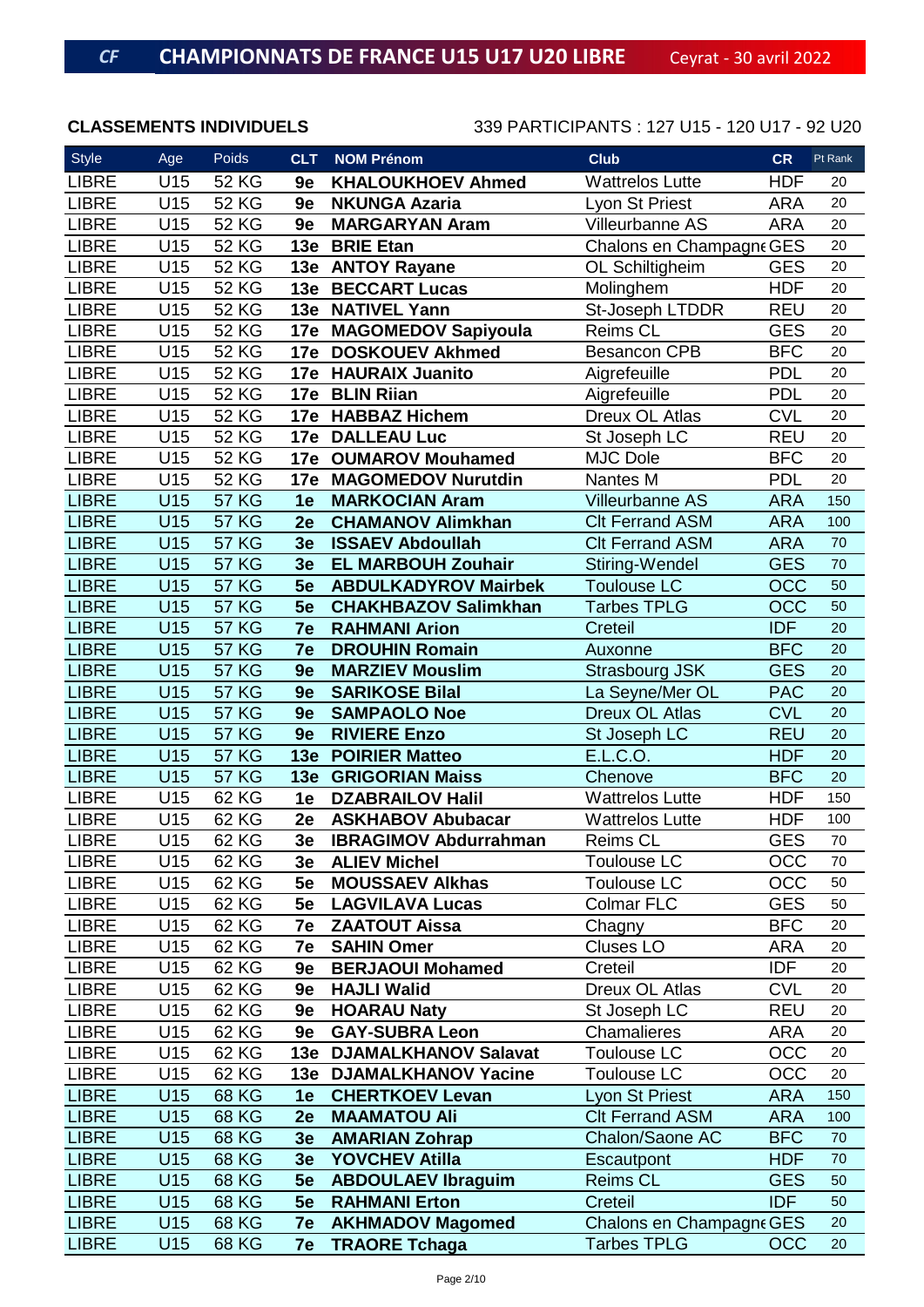| Style        | Age        | Poids        | <b>CLT</b>     | <b>NOM Prénom</b>                      | <b>Club</b>                | <b>CR</b>  | Pt Rank |
|--------------|------------|--------------|----------------|----------------------------------------|----------------------------|------------|---------|
| <b>LIBRE</b> | U15        | <b>68 KG</b> | 9e             | <b>TURK Malik</b>                      | Le Palais/Vienne           | <b>NAQ</b> | 20      |
| <b>LIBRE</b> | U15        | <b>68 KG</b> | 9e             | <b>MAGOMADOV Magomed</b>               | <b>MJC Dole</b>            | <b>BFC</b> | 20      |
| <b>LIBRE</b> | U15        | <b>75 KG</b> | 1e             | <b>BAYBULATOV Alam</b>                 | <b>Besancon CPB</b>        | <b>BFC</b> | 150     |
| <b>LIBRE</b> | U15        | <b>75 KG</b> | 2e             | <b>EYMARD Axel</b>                     | Issoire                    | <b>ARA</b> | 100     |
| <b>LIBRE</b> | U15        | <b>75 KG</b> | 3e             | <b>KHOUNKAEV Rakhman</b>               | <b>Toulouse LC</b>         | OCC        | 70      |
| <b>LIBRE</b> | U15        | <b>75 KG</b> | 3e             | <b>HALIMI Zakaria</b>                  | Lyon St Priest             | <b>ARA</b> | 70      |
| <b>LIBRE</b> | U15        | <b>75 KG</b> | 5e             | <b>ES SAHLI Ali</b>                    | La Seyne/Mer OL            | <b>PAC</b> | 50      |
| <b>LIBRE</b> | U15        | <b>75 KG</b> | 5e             | <b>HENRIETTE Hayden</b>                | Genlis                     | <b>BFC</b> | 50      |
| <b>LIBRE</b> | U15        | <b>75 KG</b> | 7e             | <b>JONCQUEL Clement</b>                | <b>Calonne Ricouart</b>    | <b>HDF</b> | 20      |
| <b>LIBRE</b> | U15        | <b>75 KG</b> | 7e             | <b>GASHI Valdrin</b>                   | Coulommiers                | <b>IDF</b> | 20      |
| <b>LIBRE</b> | U15        | <b>75 KG</b> | 9e             | <b>BELHATEM Imrane</b>                 | Nice LC                    | <b>PAC</b> | 20      |
| <b>LIBRE</b> | U15        | <b>75 KG</b> | 9e             | <b>EL HALOUI Wassim</b>                | Epinal                     | <b>GES</b> | 20      |
| <b>LIBRE</b> | U15        | +75 KG       | 1e             | <b>ARUTUNIAN Haikaram</b>              | <b>Dieppe</b>              | <b>NOR</b> | 150     |
| <b>LIBRE</b> | U15        | +75 KG       | 2e             | <b>COSKUN Tarik</b>                    | Cenon                      | <b>NAQ</b> | 100     |
| <b>LIBRE</b> | U15        | +75 KG       | 3e             | <b>AMOURA Reda</b>                     | E.S.L                      | <b>IDF</b> | 70      |
| <b>LIBRE</b> | U15        | +75 KG       | 3e             | <b>LAADILI Yanis</b>                   | Coulommiers                | <b>IDF</b> | 70      |
| <b>LIBRE</b> | U15        | +75 KG       | 5e             | <b>SAHRADYAN David</b>                 | Chalon/Saone AC            | <b>BFC</b> | 50      |
| <b>LIBRE</b> | U15        | +75 KG       | 5e             | <b>CONSTANTIN-GAGNOT Brieuc Meysse</b> |                            | <b>ARA</b> | 50      |
| <b>LIBRE</b> | U15        | +75 KG       | 7e             | <b>BOUCHAREB Ryad</b>                  | <b>Strasbourg JSK</b>      | <b>GES</b> | 20      |
| <b>LIBRE</b> | U15        | +75 KG       | 7e             | <b>SHAKHMELIAN Hayk</b>                | <b>Villeurbanne AS</b>     | <b>ARA</b> | 20      |
| <b>LIBRE</b> | U15        | +75 KG       | 9e             | <b>HAKOBYAN Misak</b>                  | Maizieres les Metz         | <b>GES</b> | 20      |
| <b>LIBRE</b> | U15        | +75 KG       | 9e             | <b>MUSTAEVI Giorgi</b>                 | OL Schiltigheim            | <b>GES</b> | 20      |
| <b>LIBRE</b> | U15        | +75 KG       | 9e             | <b>ALIM Ilian</b>                      | <b>Dreux OL Atlas</b>      | <b>CVL</b> | 20      |
| <b>LIBRE</b> | U15        | +75 KG       | 9e             | <b>EZERBAEV Mouhammad</b>              | <b>MJC Dole</b>            | <b>BFC</b> | 20      |
| <b>LIBRE</b> | U15        | +75 KG       | <b>13e</b>     | <b>MESSI Jason</b>                     | <b>Cluses LO</b>           | <b>ARA</b> | 20      |
| <b>LIBRE</b> | U17        | 45 KG        | 1e             | <b>ABED Hamza</b>                      | Nice LC                    | <b>PAC</b> | 150     |
| <b>LIBRE</b> | U17        | 45 KG        | 2e             | <b>USAEV Islam</b>                     | Nimes L                    | OCC        | 100     |
| <b>LIBRE</b> | U17        | 45 KG        | 3e             | <b>BRAHIM Khaled</b>                   | <b>CIt Ferrand ASM</b>     | <b>ARA</b> | 70      |
| <b>LIBRE</b> | U17        | 45 KG        | 4e             | <b>SIDI Angel</b>                      | Tarbes TPLG                | OCC        | 60      |
| <b>LIBRE</b> | <b>U17</b> | <b>48 KG</b> | 1e             | <b>ITAEV Oubayda</b>                   | Sarreguemines AS           | <b>GES</b> | 150     |
| <b>LIBRE</b> | <b>U17</b> | <b>48 KG</b> | 2e             | <b>DAPAEV Abdoulkadir</b>              | <b>Reims CL</b>            | <b>GES</b> | 100     |
| <b>LIBRE</b> | U17        | <b>48 KG</b> | 3e             | <b>DZEITOV Adam</b>                    | <b>Wattrelos Lutte</b>     | <b>HDF</b> | 70      |
| <b>LIBRE</b> | U17        | <b>48 KG</b> | 3e             | <b>CHEYNOUX Gaspard</b>                | <b>Chamalieres</b>         | <b>ARA</b> | 70      |
| <b>LIBRE</b> | U17        | <b>48 KG</b> | 5e             | <b>MUSAEV Younus</b>                   | <b>Toulouse LC</b>         | <b>OCC</b> | 50      |
| <b>LIBRE</b> | U17        | <b>48 KG</b> | 5e             | <b>JACOB Mathys</b>                    | <b>Calonne Ricouart</b>    | <b>HDF</b> | 50      |
| <b>LIBRE</b> | U17        | <b>48 KG</b> | 7e             | <b>DUCHATELET Ryan</b>                 | Nice LC                    | <b>PAC</b> | 20      |
| <b>LIBRE</b> | U17        | <b>48 KG</b> | 7e             | <b>BAGHRAMYAN Armen</b>                | Chenove                    | <b>BFC</b> | 20      |
| <b>LIBRE</b> | U17        | 51 KG        | 1e             | <b>GALBOURAEV Rassoul</b>              | Sarreguemines AS           | <b>GES</b> | 150     |
| <b>LIBRE</b> | U17        | 51 KG        | 2e             | <b>BESNIER Logan</b>                   | Saint-Pierre des Cor       | <b>CVL</b> | 100     |
| <b>LIBRE</b> | U17        | <b>51 KG</b> | 3e             | <b>TARIK Ben Hachen</b>                | Sotteville les Rouen       | <b>NOR</b> | 70      |
| <b>LIBRE</b> | U17        | <b>51 KG</b> | 3e             | <b>EGSHATYAN Samvel</b>                | Lievin                     | <b>HDF</b> | 70      |
| <b>LIBRE</b> | U17        | 51 KG        | 5e             | <b>LEGROS Marc Emmanuel</b>            | <b>Etang Sale</b>          | <b>REU</b> | 50      |
| <b>LIBRE</b> | U17        | <b>51 KG</b> | 5e             | <b>MAGENTIES Roman</b>                 | Vic en Bigorre             | OCC        | 50      |
| <b>LIBRE</b> | U17        | <b>51 KG</b> | 7e             | <b>BABOUEV Mohamed</b>                 | Grenoble OL                | <b>ARA</b> | 20      |
| <b>LIBRE</b> | U17        | 51 KG        | 7e             | <b>AIKHASTOV Zhabrail</b>              | <b>Rueil-Malmaison RAC</b> | <b>IDF</b> | 20      |
| <b>LIBRE</b> | U17        | 55 KG        | 1e             | <b>NAKAEV Abdoullah</b>                | Sotteville les Rouen       | <b>NOR</b> | 150     |
| <b>LIBRE</b> | U17        | <b>55 KG</b> | 2e             | <b>KOURKAEV Ibraguim</b>               | <b>Reims CL</b>            | <b>GES</b> | 100     |
| <b>LIBRE</b> | U17        | <b>55 KG</b> | 3e             | <b>BOLOTBAEV Abdoul-Malik</b>          | <b>CIt Ferrand ASM</b>     | <b>ARA</b> | 70      |
| <b>LIBRE</b> | U17        | 55 KG        | 3 <sub>e</sub> | <b>ABUKHADJIEV Said Bek</b>            | Nice LC                    | <b>PAC</b> | 70      |
| <b>LIBRE</b> | U17        | <b>55 KG</b> | 5e             | <b>DAHMANI Abdallah</b>                | <b>Aulnay CMASA</b>        | <b>IDF</b> | 50      |
| <b>LIBRE</b> | U17        | <b>55 KG</b> | 5e             | <b>BOISSIERE- HASSEN Jad</b>           | <b>Beaumont AS</b>         | <b>ARA</b> | 50      |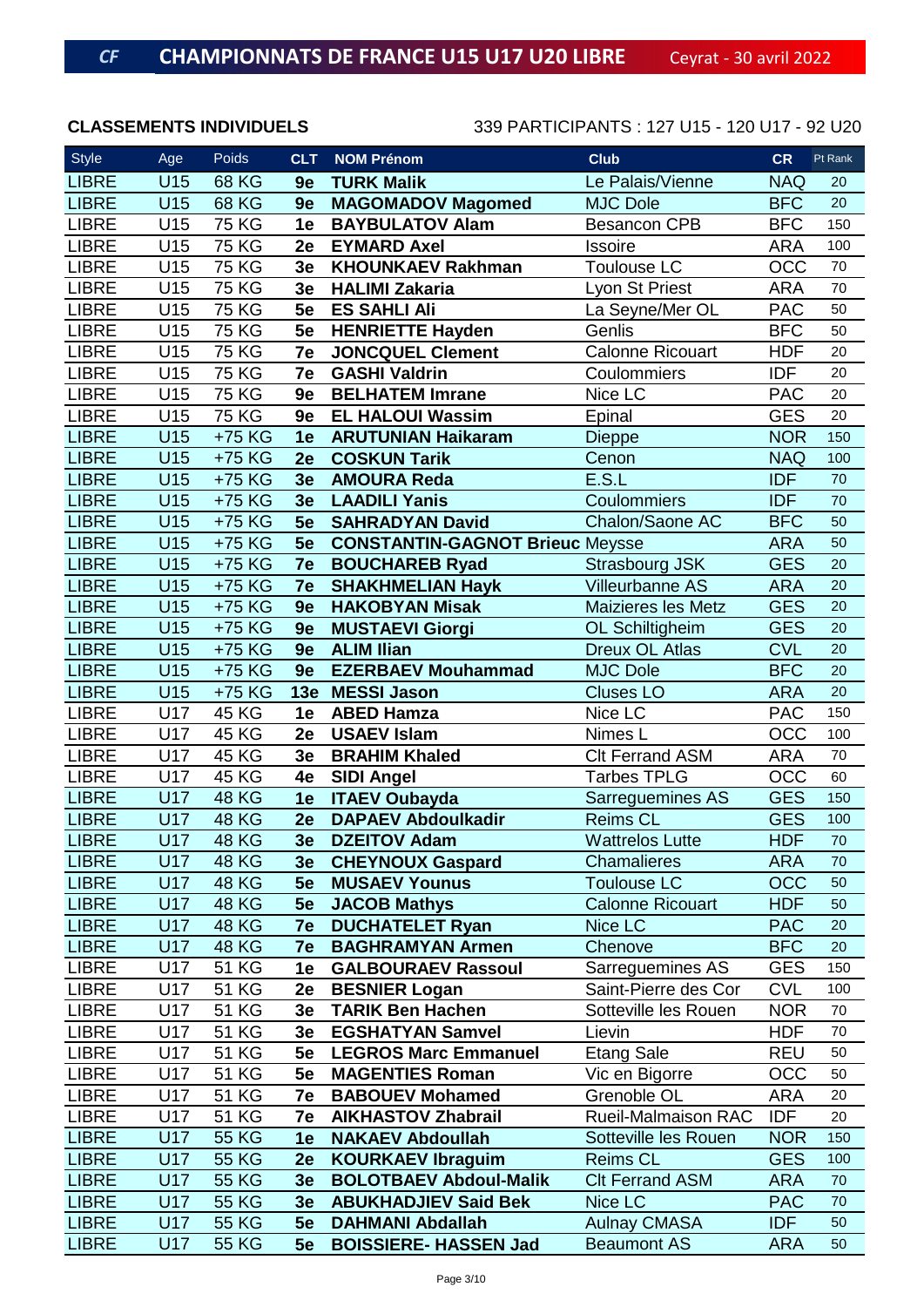| <b>Style</b> | Age        | Poids        | <b>CLT</b> | <b>NOM Prénom</b>                    | <b>Club</b>              | <b>CR</b>  | Pt Rank |
|--------------|------------|--------------|------------|--------------------------------------|--------------------------|------------|---------|
| <b>LIBRE</b> | <b>U17</b> | <b>55 KG</b> | 7e         | <b>MAGOMEDOV Abdulla</b>             | <b>Rennes MTC</b>        | <b>BRE</b> | 20      |
| <b>LIBRE</b> | <b>U17</b> | <b>55 KG</b> | 7e         | <b>MEBASTI Kais</b>                  | Creteil                  | <b>IDF</b> | 20      |
| <b>LIBRE</b> | <b>U17</b> | <b>55 KG</b> | 9e         | <b>CHURAYEV Amir</b>                 | Le Palais/Vienne         | <b>NAQ</b> | 20      |
| <b>LIBRE</b> | U17        | <b>55 KG</b> | 9e         | <b>ZAOURBEKOV Aslanbek</b>           | Chalons en Champagne GES |            | 20      |
| <b>LIBRE</b> | <b>U17</b> | <b>55 KG</b> | 9e         | <b>FERRARE Enzo</b>                  | Chagny                   | <b>BFC</b> | 20      |
| <b>LIBRE</b> | U17        | <b>55 KG</b> | 9e         | <b>PAPADOPOULOS Loan</b>             | Nimes L                  | <b>OCC</b> | 20      |
| <b>LIBRE</b> | U17        | <b>55 KG</b> | 13e        | <b>KHIZRIYEV Movsar</b>              | <b>Toulouse LC</b>       | <b>OCC</b> | 20      |
| <b>LIBRE</b> | <b>U17</b> | <b>55 KG</b> | 13e        | <b>DEON Matteo</b>                   | <b>Calonne Ricouart</b>  | <b>HDF</b> | 20      |
| <b>LIBRE</b> | <b>U17</b> | <b>55 KG</b> | 13e        | <b>DUBOS Joachim</b>                 | <b>Etang Sale</b>        | <b>REU</b> | 20      |
| <b>LIBRE</b> | U17        | 60 KG        | 1e         | <b>DASIYEV Khizir</b>                | Le Palais/Vienne         | <b>NAQ</b> | 150     |
| <b>LIBRE</b> | U17        | 60 KG        | 2e         | <b>NAKAEV Abdoul-Malek</b>           | Sotteville les Rouen     | <b>NOR</b> | 100     |
| <b>LIBRE</b> | U17        | 60 KG        | 3e         | <b>GRAFF Axel</b>                    | Sausheim Mempapeurs GES  |            | 70      |
| <b>LIBRE</b> | U17        | 60 KG        | 3e         | <b>ARSOEV Islam</b>                  | <b>Colmar FLC</b>        | <b>GES</b> | 70      |
| <b>LIBRE</b> | U17        | 60 KG        | 5e         | <b>KHADYROV Malik</b>                | Nice LC                  | <b>PAC</b> | 50      |
| <b>LIBRE</b> | U17        | 60 KG        | 5e         | <b>LEGRAND Louis</b>                 | E.L.C.O.                 | <b>HDF</b> | 50      |
| <b>LIBRE</b> | U17        | 60 KG        | 7e         | <b>HAJJEM Nahim</b>                  | Sotteville les Rouen     | <b>NOR</b> | 20      |
| <b>LIBRE</b> | U17        | 60 KG        | 9e         | <b>ADILOVSKI Yacine</b>              | <b>Aulnay CMASA</b>      | <b>IDF</b> | 20      |
| <b>LIBRE</b> | U17        | 60 KG        | 9e         | <b>BIBOULATOV Akram</b>              | Montauban CL             | OCC        | 20      |
| <b>LIBRE</b> | <b>U17</b> | 60 KG        | 9e         | <b>ROUSSET Argan</b>                 | <b>St Yrieix CAL</b>     | <b>NAQ</b> | 20      |
| <b>LIBRE</b> | U17        | 60 KG        | 9e         | <b>BOISSIERE-HASSEN Ilyan</b>        | <b>Beaumont AS</b>       | <b>ARA</b> | 20      |
| <b>LIBRE</b> | U17        | 60 KG        | 13e        | <b>KHURSHEDI Abdullakl</b>           | Le Palais/Vienne         | <b>NAQ</b> | 20      |
| <b>LIBRE</b> | U17        | 60 KG        | 13e        | <b>LAMKHANAT Bilal</b>               | Melun                    | <b>IDF</b> | 20      |
| <b>LIBRE</b> | U17        | 60 KG        |            | 13e EDILSOULTANOV Aslan              | Nimes L                  | OCC        | 20      |
| <b>LIBRE</b> | U17        | 60 KG        | 13e        | <b>FOURVEL Jules</b>                 | <b>Beaumont AS</b>       | <b>ARA</b> | 20      |
| <b>LIBRE</b> | U17        | 60 KG        |            | 17e PIN Victor                       | <b>Besancon CPB</b>      | <b>BFC</b> | 20      |
| <b>LIBRE</b> | U17        | 60 KG        | 17e        | <b>BEAUVINEAU Alex</b>               | Aigrefeuille             | <b>PDL</b> | 20      |
| <b>LIBRE</b> | U17        | 60 KG        |            | 17e CHFIRI Elias                     | Bourg en Bresse          | <b>ARA</b> | 20      |
| <b>LIBRE</b> | U17        | 60 KG        |            | 17e HENRION Matheo                   | St Joseph LC             | <b>REU</b> | 20      |
| <b>LIBRE</b> | U17        | 60 KG        |            | <b>GAGAEV Saifoullah Disqualifié</b> | <b>Clt Ferrand ASM</b>   | <b>ARA</b> |         |
| <b>LIBRE</b> | <b>U17</b> | 65 KG        | 1e         | <b>ITAEV Abdou-Rahman</b>            | Sarreguemines AS         | <b>GES</b> | 150     |
| <b>LIBRE</b> | <b>U17</b> | 65 KG        | 2e         | <b>MADI Djalidson</b>                | <b>Lyon St Priest</b>    | <b>ARA</b> | 100     |
| <b>LIBRE</b> | U17        | 65 KG        | 3e         | <b>ABDELLAOUI Mohamed</b>            | <b>Reims CL</b>          | <b>GES</b> | 70      |
| <b>LIBRE</b> | U17        | 65 KG        | 3e         | <b>BATSATSAYEV Ashab</b>             | Nice KCN                 | <b>PAC</b> | 70      |
| <b>LIBRE</b> | U17        | 65 KG        | 5e         | <b>FABBRIZZI Enzo</b>                | E.L.C.O.                 | <b>HDF</b> | 50      |
| <b>LIBRE</b> | U17        | <b>65 KG</b> | 5e         | <b>ALLALOU Messaoud</b>              | <b>Fives</b>             | <b>HDF</b> | 50      |
| <b>LIBRE</b> | U17        | 65 KG        | 7e         | <b>TOURGAEV Ramzan</b>               | <b>Clt Ferrand ASM</b>   | <b>ARA</b> | 20      |
| <b>LIBRE</b> | U17        | 65 KG        | 7e         | <b>KHERBOUCHE Kassim</b>             | Ivry/Seine               | <b>IDF</b> | 20      |
| <b>LIBRE</b> | U17        | 65 KG        | 9e         | <b>ADAMOV Khamzat</b>                | <b>CIt Ferrand ASM</b>   | <b>ARA</b> | 20      |
| <b>LIBRE</b> | U17        | 65 KG        | 9e         | <b>AZA GNANDJI Philippe</b>          | Chalons en Champagne GES |            | 20      |
| <b>LIBRE</b> | U17        | 65 KG        | 9e         | <b>LEIMOEV Ibrahim</b>               | Stiring-Wendel           | <b>GES</b> | 20      |
| <b>LIBRE</b> | U17        | <b>65 KG</b> | 9e         | <b>HOUZE Lilian</b>                  | Escautpont               | <b>HDF</b> | 20      |
| <b>LIBRE</b> | U17        | <b>65 KG</b> | 13e        | <b>GUADIEV Mansour</b>               | <b>Toulouse LC</b>       | OCC        | 20      |
| <b>LIBRE</b> | U17        | 65 KG        | 13e        | <b>OUAHMANE Naîm</b>                 | Stiring-Wendel           | <b>GES</b> | 20      |
| <b>LIBRE</b> | U17        | 65 KG        | 13e        | <b>RIPERT Noah</b>                   | <b>Etang Sale</b>        | <b>REU</b> | 20      |
| <b>LIBRE</b> | U17        | <b>71 KG</b> | 1e         | <b>KUPREISHVILI Gocha</b>            | Lyon St Priest           | <b>ARA</b> | 150     |
| <b>LIBRE</b> | U17        | <b>71 KG</b> | 2e         | <b>ABDULKADYROV Tourpal Ali</b>      | Toulouse LC              | OCC        | 100     |
| <b>LIBRE</b> | U17        | 71 KG        | 3e         | <b>UMKHADJIEV Abdul Hakim</b>        | Sarreguemines AS         | <b>GES</b> | 70      |
| <b>LIBRE</b> | U17        | 71 KG        | 3e         | <b>YOUSSOUPOV Apti</b>               | Chalon/Saone AC          | <b>BFC</b> | 70      |
| <b>LIBRE</b> | U17        | <b>71 KG</b> | 5e         | <b>BELAZZOUG llyes</b>               | Sotteville les Rouen     | <b>NOR</b> | 50      |
| <b>LIBRE</b> | U17        | 71 KG        | 5e         | <b>USUBYAN Sos</b>                   | Le Palais/Vienne         | <b>NAQ</b> | 50      |
| <b>LIBRE</b> | U17        | 71 KG        | 7e         | <b>MIRDJANIAN Andranik</b>           | OL Schiltigheim          | <b>GES</b> | 20      |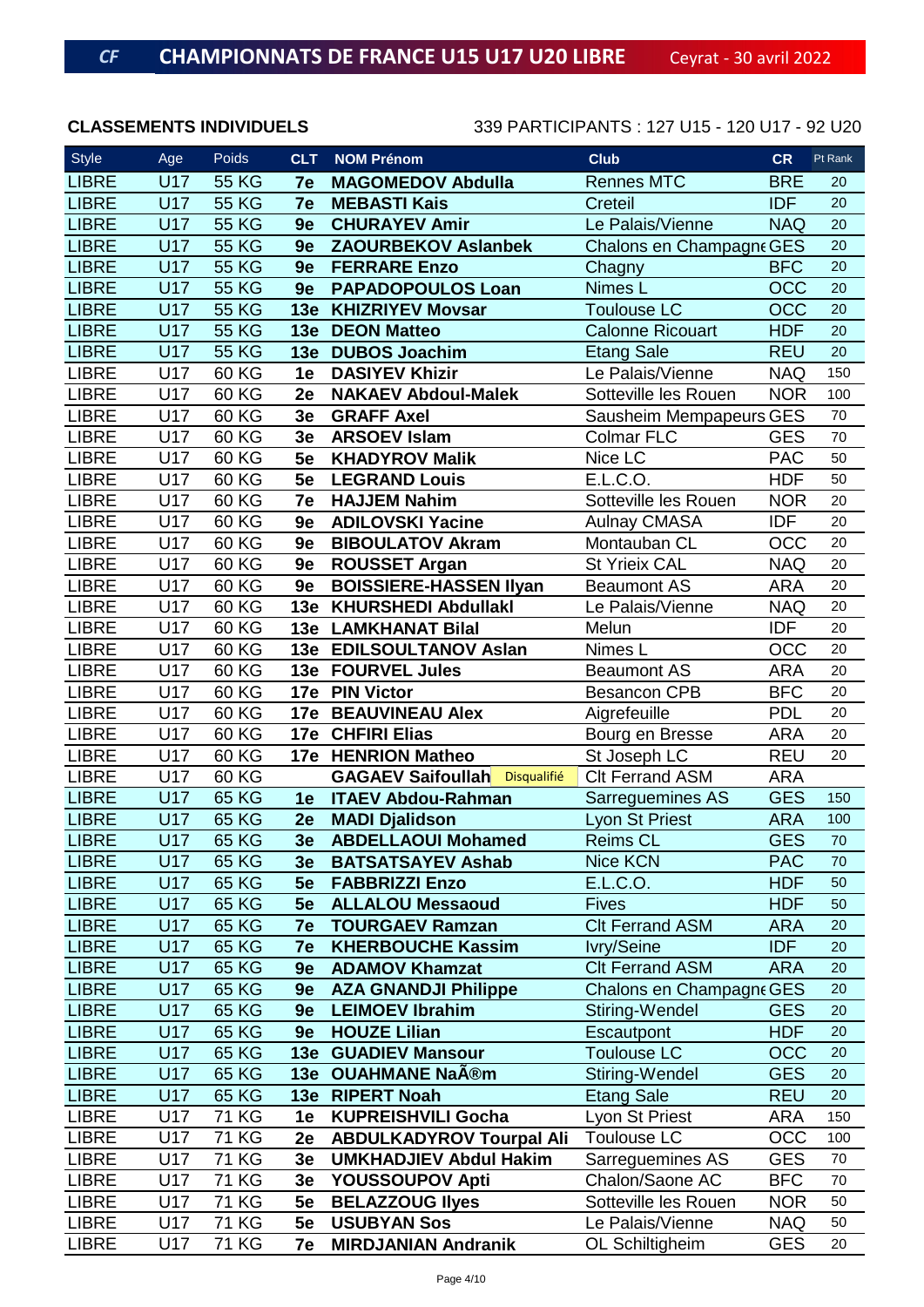| <b>Style</b> | Age        | Poids        | <b>CLT</b>     | <b>NOM Prénom</b>                    | <b>Club</b>               | <b>CR</b>  | Pt Rank |
|--------------|------------|--------------|----------------|--------------------------------------|---------------------------|------------|---------|
| <b>LIBRE</b> | U17        | <b>71 KG</b> | 7e             | <b>KHERBOUCHE Souleymane</b>         | Ivry/Seine                | <b>IDF</b> | 20      |
| <b>LIBRE</b> | U17        | <b>71 KG</b> | 9e             | <b>REGAUDIE Emmanuel</b>             | <b>St Yrieix CAL</b>      | <b>NAQ</b> | 20      |
| <b>LIBRE</b> | U17        | <b>71 KG</b> | 9e             | <b>GUYOT Enzo</b>                    | Meaux                     | <b>IDF</b> | 20      |
| <b>LIBRE</b> | U17        | <b>71 KG</b> | 9e             | <b>VIENNE Henzo</b>                  | St Joseph LC              | <b>REU</b> | 20      |
| <b>LIBRE</b> | U17        | <b>71 KG</b> | 9e             | <b>BOUAFIA Hamza</b>                 | <b>Fives</b>              | <b>HDF</b> | 20      |
| <b>LIBRE</b> | U17        | <b>71 KG</b> |                | 13e REPNICOV Robert                  | Chalons en Champagne GES  |            | 20      |
| <b>LIBRE</b> | U17        | <b>71 KG</b> |                | 13e ASENCI Victor                    | Nimes L                   | OCC        | 20      |
| <b>LIBRE</b> | U17        | <b>71 KG</b> |                | 13e FEKIRI Mohamed                   | Dreux OL Atlas            | <b>CVL</b> | 20      |
| <b>LIBRE</b> | U17        | <b>71 KG</b> |                | 13e CHENAYE Matheo                   | Fives                     | <b>HDF</b> | 20      |
| <b>LIBRE</b> | U17        | <b>71 KG</b> | 17e            | <b>DJAMALKHANOV Djabrail</b>         | Toulouse LC               | OCC        | 20      |
| <b>LIBRE</b> | U17        | <b>71 KG</b> |                | 17e SUBASI Kaan                      | <b>Cluses LO</b>          | <b>ARA</b> | 20      |
| <b>LIBRE</b> | U17        | <b>71 KG</b> |                | 17e KHOLOUKHOEV Said-Mouham Nice KCN |                           | <b>PAC</b> | 20      |
| <b>LIBRE</b> | U17        | <b>71 KG</b> |                | 17e MARTIN-FRITSCH Remi              | Meulan                    | <b>IDF</b> | 20      |
| <b>LIBRE</b> | U17        | <b>71 KG</b> | 17e            | <b>LEMEE Julien</b>                  | L'Aigle                   | <b>NOR</b> | 20      |
| <b>LIBRE</b> | <b>U17</b> | <b>80 KG</b> | 1e             | <b>EVDAIEV Sayfoullah</b>            | OL Schiltigheim           | <b>GES</b> | 150     |
| <b>LIBRE</b> | <b>U17</b> | <b>80 KG</b> | 2e             | <b>UMKHADJIEV Mohammad</b>           | Sarreguemines AS          | <b>GES</b> | 100     |
| <b>LIBRE</b> | U17        | <b>80 KG</b> | 3 <sub>e</sub> | <b>MAGAMADOV Rakhman</b>             | Montauban CL              | <b>OCC</b> | 70      |
| <b>LIBRE</b> | <b>U17</b> | <b>80 KG</b> | 3e             | <b>ESSAIDI Rayanne</b>               | <b>Colmar FLC</b>         | <b>GES</b> | 70      |
| <b>LIBRE</b> | <b>U17</b> | <b>80 KG</b> | 5e             | <b>AIRAPETOV Aram</b>                | <b>Clt Ferrand ASM</b>    | <b>ARA</b> | 50      |
| <b>LIBRE</b> | <b>U17</b> | <b>80 KG</b> | 5e             | <b>GATAGAJEV Askhab</b>              | <b>Maizieres les Metz</b> | <b>GES</b> | 50      |
| <b>LIBRE</b> | <b>U17</b> | <b>80 KG</b> | 7e             | <b>KOUAINSO Achraf</b>               | <b>Maizieres les Metz</b> | <b>GES</b> | 20      |
| <b>LIBRE</b> | <b>U17</b> | <b>80 KG</b> | 7e             | <b>KHABIZAEV Mohamed-Amin</b>        | <b>Grenoble OL</b>        | <b>ARA</b> | 20      |
| <b>LIBRE</b> | <b>U17</b> | <b>80 KG</b> | 9e             | <b>EL MOUMNI Ismail</b>              | Sotteville les Rouen      | <b>NOR</b> | 20      |
| <b>LIBRE</b> | <b>U17</b> | <b>80 KG</b> | 9e             | <b>BADASHEV Abdoumalik</b>           | <b>Toulouse LC</b>        | <b>OCC</b> | 20      |
| <b>LIBRE</b> | U17        | <b>80 KG</b> | 9e             | <b>SARGSYAN Haik</b>                 | Nice LC                   | <b>PAC</b> | 20      |
| <b>LIBRE</b> | <b>U17</b> | <b>80 KG</b> | 9e             | <b>GIACOMAZZI Arthur</b>             | Meysse                    | <b>ARA</b> | 20      |
| <b>LIBRE</b> | <b>U17</b> | <b>80 KG</b> |                | 13e CARON Liam                       | <b>Calonne Ricouart</b>   | <b>HDF</b> | 20      |
| <b>LIBRE</b> | <b>U17</b> | <b>80 KG</b> | 13e            | <b>NIKOGHOSYAN Azat</b>              | <b>Talant</b>             | <b>BFC</b> | 20      |
| <b>LIBRE</b> | U17        | <b>80 KG</b> |                | 13e AKHMETOV Ismail                  | Saint-Pierre des Cor      | <b>CVL</b> | 20      |
| <b>LIBRE</b> | U17        | 92 KG        | 1e             | <b>DADAEV Ashab</b>                  | OL Schiltigheim           | <b>GES</b> | 150     |
| <b>LIBRE</b> | U17        | 92 KG        | 2e             | <b>KHOUNKAEV Mokhmad</b>             | <b>Toulouse LC</b>        | OCC        | 100     |
| <b>LIBRE</b> | U17        | 92 KG        | 3e             | <b>KUKARHOEV Ali</b>                 | Nice LC                   | <b>PAC</b> | 70      |
| <b>LIBRE</b> | U17        | 92 KG        | 3e             | <b>DERBALI Ismael</b>                | Tourcoing LC              | <b>HDF</b> | 70      |
| <b>LIBRE</b> | U17        | 92 KG        | 5e             | <b>GAVI Christopher</b>              | Sete                      | OCC        | 50      |
| <b>LIBRE</b> | U17        | 92 KG        | 5e             | <b>TINAS Seth</b>                    | Meaux                     | <b>IDF</b> | 50      |
| <b>LIBRE</b> | U17        | 92 KG        | 7e             | <b>KARAPETYAN Edgar</b>              | <b>Colmar FLC</b>         | <b>GES</b> | 20      |
| <b>LIBRE</b> | U17        | 92 KG        | 7e             | <b>LARIBI Said</b>                   | Paris LO                  | <b>IDF</b> | 20      |
| <b>LIBRE</b> | U17        | +92 KG       | 1e             | <b>LAGVILAVA Levan</b>               | <b>Colmar FLC</b>         | <b>GES</b> | 150     |
| <b>LIBRE</b> | U17        | +92 KG       | 2e             | <b>DJOUMALOUIEV Ikram</b>            | OL Schiltigheim           | <b>GES</b> | 100     |
| <b>LIBRE</b> | U17        | +92 KG       | 3e             | <b>DEPAOLI Ugo</b>                   | <b>Aulnay CMASA</b>       | <b>IDF</b> | $70\,$  |
| <b>LIBRE</b> | U17        | +92 KG       | 4e             | <b>SEMOUR Johan</b>                  | <b>Miramas</b>            | <b>PAC</b> | 60      |
| <b>LIBRE</b> | U17        | +92 KG       | 5e             | <b>CHEPIEV Ramzan</b>                | <b>Toulouse LC</b>        | <b>OCC</b> | 50      |
| <b>LIBRE</b> | U17        | +92 KG       | 5e             | <b>EL TOUYEV Eldar</b>               | Dreux OL Atlas            | <b>CVL</b> | 50      |
| <b>LIBRE</b> | U20        | 52 KG        | 1e             | <b>NURBEK UULU Atay</b>              | Maizieres les Metz        | <b>GES</b> | 150     |
| <b>LIBRE</b> | U20        | <b>52 KG</b> | 2e             | <b>BRAHIM Abdallah</b>               | <b>Clt Ferrand ASM</b>    | <b>ARA</b> | 100     |
| <b>LIBRE</b> | U20        | <b>57 KG</b> | 1e             | <b>ITAEV Seyfulla</b>                | Sarreguemines AS          | <b>GES</b> | 150     |
| <b>LIBRE</b> | U20        | <b>57 KG</b> | 2e             | <b>GARDETTE Jules</b>                | Aulnat                    | <b>ARA</b> | 100     |
| <b>LIBRE</b> | U20        | <b>57 KG</b> | 3e             | <b>EL MARBOUH Imad</b>               | Stiring-Wendel            | <b>GES</b> | 70      |
| <b>LIBRE</b> | U20        | <b>57 KG</b> | 3e             | <b>MALITSAEV Nur-Ali</b>             | Nice KCN                  | <b>PAC</b> | 70      |
| <b>LIBRE</b> | U20        | <b>57 KG</b> | 5e             | <b>SARTI Salim</b>                   | Stiring-Wendel            | <b>GES</b> | 50      |
| <b>LIBRE</b> | U20        | <b>57 KG</b> | 5e             | <b>THIEBAUX Gaspard</b>              | <b>Besancon CPB</b>       | <b>BFC</b> | 50      |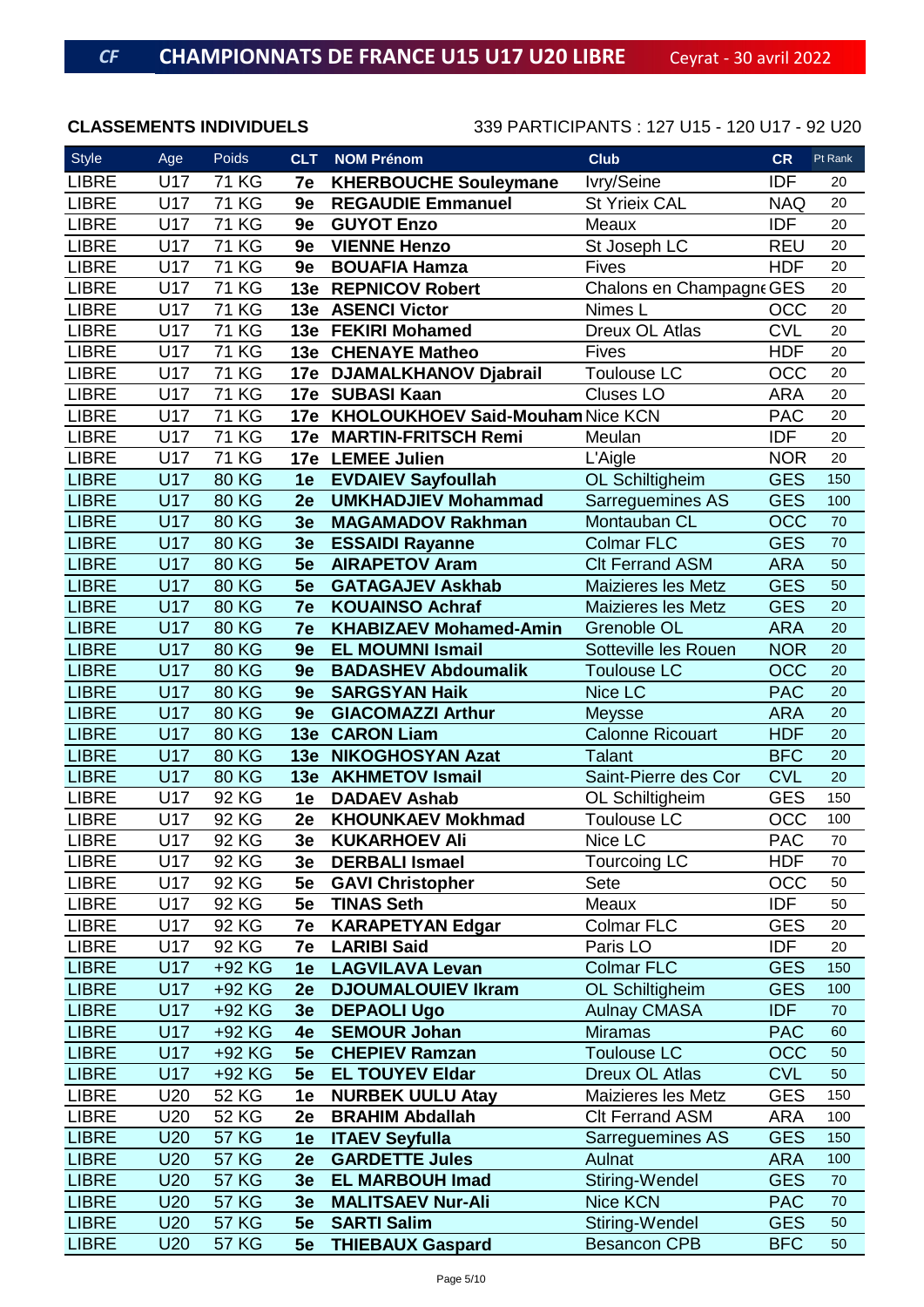| <b>Style</b> | Age        | Poids        | <b>CLT</b>     | <b>NOM Prénom</b>            | <b>Club</b>                | <b>CR</b>  | Pt Rank |
|--------------|------------|--------------|----------------|------------------------------|----------------------------|------------|---------|
| <b>LIBRE</b> | <b>U20</b> | <b>57 KG</b> | 7e             | <b>MALOEUVRE Nolan</b>       | <b>Rennes MTC</b>          | <b>BRE</b> | 20      |
| <b>LIBRE</b> | U20        | <b>57 KG</b> | 7e             | <b>MAITTE Simeon</b>         | Mons en Baroeul            | <b>HDF</b> | 20      |
| <b>LIBRE</b> | U20        | <b>57 KG</b> | 9e             | <b>BOUCHOUKH Abdel-Malak</b> | Sotteville les Rouen       | <b>NOR</b> | 20      |
| <b>LIBRE</b> | U20        | <b>57 KG</b> | 9e             | <b>BOUREL Emilien</b>        | <b>Calonne Ricouart</b>    | <b>HDF</b> | 20      |
| <b>LIBRE</b> | U20        | <b>57 KG</b> | 9e             | <b>VINET Orian</b>           | St Laurent du Var          | <b>PAC</b> | 20      |
| <b>LIBRE</b> | <b>U20</b> | <b>57 KG</b> | 9e             | <b>ROBIN Titouan</b>         | Champforgeuil              | <b>BFC</b> | 20      |
| <b>LIBRE</b> | U20        | 61 KG        | 1e             | <b>GEZEMIYEV Minkail</b>     | Lyon St Priest             | <b>ARA</b> | 150     |
| <b>LIBRE</b> | U20        | 61 KG        | 2e             | <b>DJEFFAL Rida</b>          | Lyon St Priest             | <b>ARA</b> | 100     |
| <b>LIBRE</b> | U20        | 61 KG        | 3e             | <b>ABUKHADJIEV Akhmed</b>    | Nice LC                    | <b>PAC</b> | 70      |
| <b>LIBRE</b> | U20        | 61 KG        | 3e             | <b>LELONG Mathis</b>         | St Laurent du Var          | <b>PAC</b> | 70      |
| <b>LIBRE</b> | U20        | 61 KG        | 5e             | <b>MADI Yanisse</b>          | <b>CIt Ferrand ASM</b>     | <b>ARA</b> | 50      |
| <b>LIBRE</b> | U20        | 61 KG        | 5e             | <b>ISSAEYV Mogamed</b>       | Nimes L                    | OCC        | 50      |
| <b>LIBRE</b> | U20        | 61 KG        | 7e             | <b>BEGUIEV Islam</b>         | <b>Rennes MTC</b>          | <b>BRE</b> | 20      |
| <b>LIBRE</b> | U20        | 61 KG        | 7e             | <b>MOUSSAIEV Salikh</b>      | OL Schiltigheim            | <b>GES</b> | 20      |
| <b>LIBRE</b> | U20        | 61 KG        | 9e             | <b>KADIEV Aboubakar</b>      | <b>Clt Ferrand ASM</b>     | <b>ARA</b> | 20      |
| <b>LIBRE</b> | U20        | 61 KG        | 9e             | <b>AKSKOUS Nacim</b>         | Stiring-Wendel             | <b>GES</b> | 20      |
| <b>LIBRE</b> | U20        | 61 KG        | 9e             | <b>VANDEN ABEELE Theo</b>    | Rouen ASPTT                | <b>NOR</b> | 20      |
| <b>LIBRE</b> | U20        | 61 KG        | 9e             | <b>PETGES Killyan</b>        | Chenove                    | <b>BFC</b> | 20      |
| <b>LIBRE</b> | U20        | 61 KG        | 13e            | <b>DANSAULT Marius</b>       | Paris LO                   | <b>IDF</b> | 20      |
| <b>LIBRE</b> | U20        | 65 KG        | 1e             | <b>KHABIZAEV Mouhadin</b>    | <b>Grenoble OL</b>         | <b>ARA</b> | 150     |
| <b>LIBRE</b> | U20        | <b>65 KG</b> | 2e             | <b>ARSOEV Ibraguim</b>       | <b>Colmar FLC</b>          | <b>GES</b> | 100     |
| <b>LIBRE</b> | <b>U20</b> | 65 KG        | 3 <sub>e</sub> | <b>ABDURASHIDOV IIyas</b>    | Sarreguemines AS           | <b>GES</b> | 70      |
| <b>LIBRE</b> | U20        | <b>65 KG</b> | 3e             | <b>GUILLOT Theo</b>          | <b>Rouen ASPTT</b>         | <b>NOR</b> | 70      |
| <b>LIBRE</b> | U20        | <b>65 KG</b> | 5e             | <b>AVAYSOV Mansur</b>        | Sarreguemines AS           | <b>GES</b> | 50      |
| <b>LIBRE</b> | U20        | <b>65 KG</b> | 5e             | <b>ZAOURBEKOV Aboubakar</b>  | Chalons en Champagne GES   |            | 50      |
| <b>LIBRE</b> | U20        | 65 KG        | 7e             | <b>ASKHABOV Askhab</b>       | <b>Toulouse LC</b>         | OCC        | 20      |
| <b>LIBRE</b> | U20        | 65 KG        | 7e             | <b>ABDULKADYROV Lom-Ali</b>  | <b>Toulouse LC</b>         | OCC        | 20      |
| <b>LIBRE</b> | U20        | <b>65 KG</b> | 9e             | <b>PECOUT Brice</b>          | Le Palais/Vienne           | <b>NAQ</b> | 20      |
| <b>LIBRE</b> | U20        | 65 KG        | 9e             | <b>MOURCHIDI Bnouyamine</b>  | Nice LC                    | <b>PAC</b> | 20      |
| <b>LIBRE</b> | U20        | <b>65 KG</b> | 9e             | <b>BOUCHAIB Yanis</b>        | <b>Dreux OL Atlas</b>      | <b>CVL</b> | 20      |
| <b>LIBRE</b> | U20        | 65 KG        | 9e             | <b>KANCHELI Ricardo</b>      | <b>Orleans la Source</b>   | <b>CVL</b> | 20      |
| <b>LIBRE</b> | U20        | 65 KG        |                | 13e DJIMANI Agot             | Melun                      | <b>IDF</b> | 20      |
| <b>LIBRE</b> | U20        | 65 KG        |                | <b>13e BOULANGER Thomas</b>  | Rouen ASPTT                | <b>NOR</b> | 20      |
| <b>LIBRE</b> | U20        | 65 KG        |                | 13e DUGUE Raphael            | Vallet                     | <b>PDL</b> | 20      |
| <b>LIBRE</b> | <b>U20</b> | 65 KG        |                | 13e PIFFARELLY Theo          | <b>Entre Deux</b>          | <b>REU</b> | 20      |
| <b>LIBRE</b> | U20        | 65 KG        |                | 17e AIKHASTOV Bekkhan        | <b>Rueil-Malmaison RAC</b> | <b>IDF</b> | 20      |
| <b>LIBRE</b> | U20        | <b>74 KG</b> | 1e             | <b>DELIEV Magamed</b>        | Aulnat                     | ARA        | 150     |
| <b>LIBRE</b> | U20        | <b>74 KG</b> | 2e             | <b>SAIDOULAIEV Moslim</b>    | <b>Rueil-Malmaison RAC</b> | <b>IDF</b> | 100     |
| <b>LIBRE</b> | U20        | 74 KG        | 3e             | <b>MARKOCIAN Marat</b>       | Villeurbanne AS            | <b>ARA</b> | 70      |
| <b>LIBRE</b> | U20        | 74 KG        | 3e             | <b>LEPRINCE Ewan</b>         | Torcy ZL                   | <b>BFC</b> | 70      |
| <b>LIBRE</b> | U20        | 74 KG        | 5e             | <b>ROUX Victor</b>           | Le Palais/Vienne           | <b>NAQ</b> | 50      |
| <b>LIBRE</b> | U20        | <b>74 KG</b> | 5e             | <b>SAAYEV Zelimkhan</b>      | Lyon St Priest             | <b>ARA</b> | 50      |
| <b>LIBRE</b> | U20        | 74 KG        | 7e             | <b>AUVILLE Simon</b>         | <b>St Yrieix CAL</b>       | <b>NAQ</b> | 20      |
| <b>LIBRE</b> | U20        | <b>74 KG</b> | 7e             | <b>FRENCH Pierre</b>         | Chenove                    | <b>BFC</b> | 20      |
| <b>LIBRE</b> | U20        | <b>74 KG</b> | 9e             | <b>MOKRANI Nasser</b>        | Maizieres les Metz         | <b>GES</b> | 20      |
| <b>LIBRE</b> | U20        | 74 KG        | <b>9e</b>      | <b>PATAEV Adlan</b>          | Nice LC                    | <b>PAC</b> | 20      |
| <b>LIBRE</b> | U20        | 74 KG        |                | 9e ARSOEV Issa               | <b>Colmar FLC</b>          | <b>GES</b> | 20      |
| <b>LIBRE</b> | U20        | 74 KG        | 9e             | <b>ILPIDE Christian</b>      | Toulouges J.E.C.T          | OCC        | 20      |
| <b>LIBRE</b> | U20        | <b>74 KG</b> |                | 13e MAAZOUZ Mortada          | <b>CIt Ferrand ASM</b>     | <b>ARA</b> | 20      |
| <b>LIBRE</b> | U20        | 74 KG        |                | 13e GATAGAYEV Magomed        | Maizieres les Metz         | <b>GES</b> | 20      |
| <b>LIBRE</b> | U20        | 74 KG        |                | 13e CORALIN Dylan            | Dreux OL Atlas             | <b>CVL</b> | 20      |